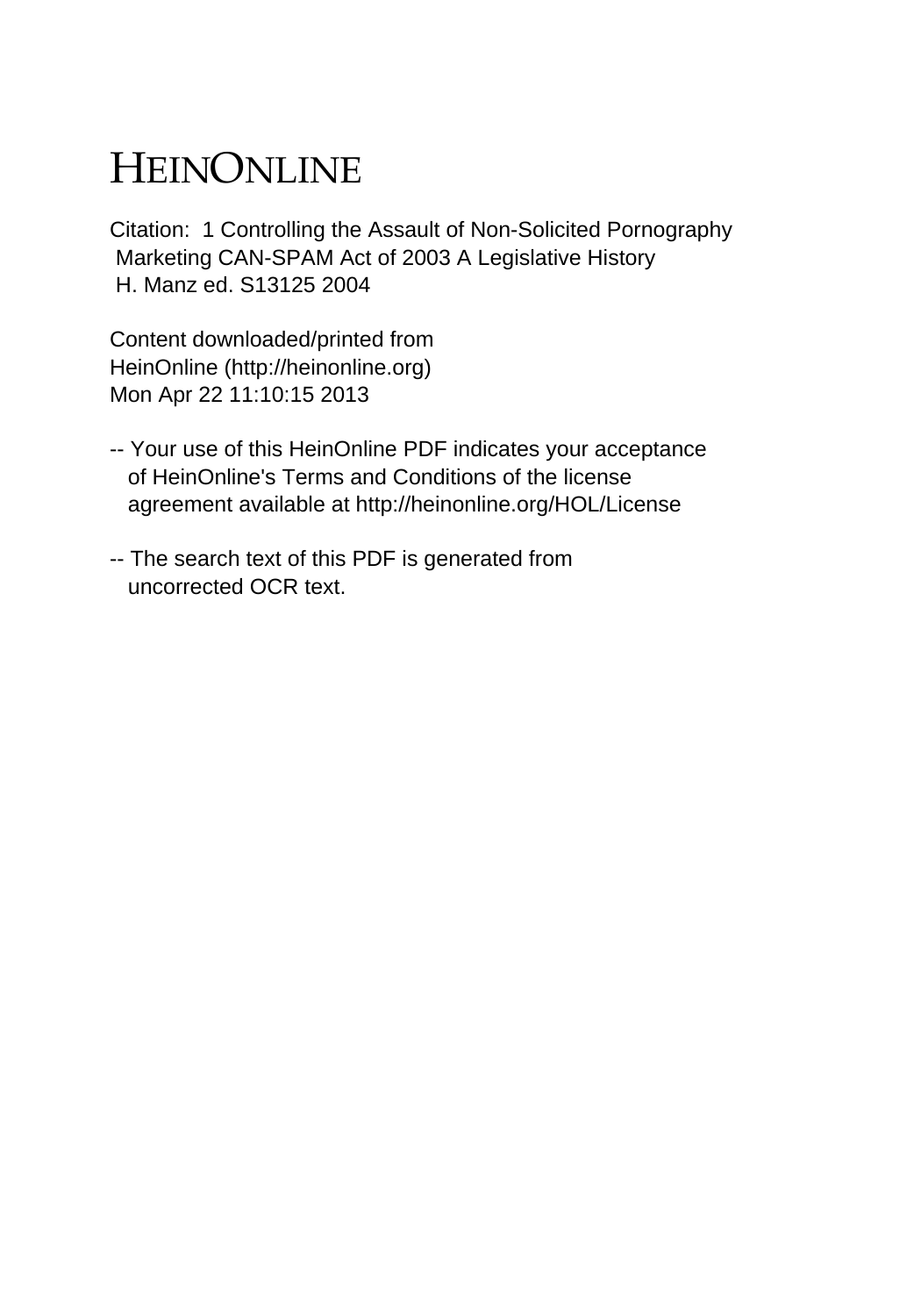r

an of engineering.<br>at of engineering.<br>Last, but certainly not least, versatile new **T** brought us to this point.

are now being used to improve commercial stean valves and furnace conveyors. Dr. Christopher Dellacorte and Brian Edmonds, both NASA Glenn researchers, made these<br>lubricants-possible.

I extend my most sincere congratulations to everyone involved with each of NASA Glenn's award-winning projects<br>and also thank NASA Glenn's Aeroand also thank NASA Glenn Space Frontiers newsletter for bringing<br>these wonderful accomplishments to wonderful accomplishments to **my** attention,

#### **CAN-** SPAM **ACT \_1**

Mr. **FEINGOLD.** Mr. President, **I** want to add my congratulations to the authors of the CAN-SPAM Act. This is an important topic, and **I** am pleased that the Senate passed this bill. The Internet is a medium that in

under a decade has completely changed the way we live in this country. And it still has enormous untapped potential to enrich our lives and improve and expand communications and commerce for all of our citizens. E-mail has been called the "killer application" of the Internet. and it is truly ubiquitous in our daily lives in a way that no one could have predicted only a few short years ago. But over the past few years. the span problem has come to threaten the utility of e-mail in very serious way. By passing this bill, the Senate has begun to address some of the worst abuses false and misleading headers and subject lines, fraudulent and pornographic solicitations, the harvesting addresses and the hijacking of addresses to send unsolicited e-mail.

am pleased also that the bill will allow legitimate commercial e-mail to continue to be sent as long as the sender provides a way **for** the recipients to indicate that they do not want to receive such e-mail In the future. Not all unsolicited commercial e-mail is bad-E-mail is an inexpensive way for businesses to advertise their products and we should not try to stamp out all such communications.

At the same time, some people don't want to receive such e-mails at all and they should be able to make that fact known and have their wishes respected. In addition to requiring that unsolicited commercial e-mail give consumers the ability to opt out of future such communications, I am pleased that portions of Senator SCHUMER's bill, which **I** have cosponsored, will be incorporated into this bill because I **be-**lieve a Do-Not-Email List, modeled on the very popular Do-Not-Call List **re-**cently activated **by** the FTC, is something that should **be** created. Senator **SCHuMER'S** proposal is a sensible and measured approach that *I* think will help get a Do-Not-Email List off the ground promptly.

It is time to stop spam from bogging down the great promise of the Internet

### FRANCE, THE **EU,** AND ANTI- SEMITISM

Mr. BIDEN. Mr. President, yesterday in my opening statement at a hearing of the Committee on Foreign Relations on anti-Semitism in Europe, I criticized the European Union for not having included in its Brussels summit's so-called "Presidency Conclusions" a denunciation of the Malaysian Prime<br>Minister's vile anti-Semitic remarks.

I also recognized that French President Chirac wrote a personal letter to the Malaysian Prime Minister, but I said that **I** doubted that many Muslims would have access to his criticisms.

This morning, however, I was in- formed by my friend the French Am-bassador that President Chirac's letter had, in fact, been made public.

I am happy to learn this. and **I** applaud President Chirac for his personal condemnation of the Malaysian Prime

Minister's disgusting speech.<br>This does not, however, change my<br>oninion that the European Union opinion that the European should have included a condemnation in the catalog of external issues delin-<br>eated in its "Presidency Conclusions." eated in its "Presidency Conclusions." Most importantly, as yesterday's hearing pointed out, it is imperative

that both the European Union and the United States resolutely and publicly oppose the cancer of anti-Semitism wherever in the world it raises its ugly head.

#### HEALTHY FORESTS RESTORATION ACT

Mr. KYL. Mr. President, **73** million acres of national forests are at unnatu-<br>rally high risk of catastrophic wildfires rally high risk of catastrophic wildfires because of unhealthy forest conditions. Efforts by the Forest Service to restore forest health and prevent catastrophic wildfires have been frustrated by quirements for detailed documentation, administrative appeals of proposed forest treatment projects, lawsuits and injunctions.

The U.S. Forest Service recognizes that it must be able to move more<br>quickly to achieve results on the quickly to achieve results on the ground. One of its reports, "The Proc**ess** Predicament- How Statutory, Regulatory, and Administrative Factors Affect National Forest Management. dated, June, 2002, cited a study con-ducted by the National Academy of Public Administration where it was es-Public Administration where it was estimated that planning and assessment consume 40 percent of total direct work at the national forest level, representing an expenditure of more than

**\$250 million per year.**<br>We cannot continue to shuffle paper<br>while our forests burn. Federal land while our forests burn. Federal land<br>management must address dangerous fuel loads and declining forest health before we can ever hope to stem the wildfires that have plagued Arizona

component life spans. Dr. Kathy Chuang of and e-mail. I am pleased to have voted and other parts of our country. H.R.<br>NASA Glenn joined representatives from the for this important bill, and I appreciate 1904 allows the Fed MASA Glenn joined representatives from the for this important bill, and I appreciate 1904 allows the Federal land manage-<br>Maverick Corporation to accomplish this all the efforts of the Senators who have ment agencies to ta Last, but also called a certain in protecting forest health.<br>It would streamline the administra-

tive process by allowing the Federal land management agencies, in their preparation of environmental assessments or environmental impact statements, to describe a proposed action, an alternative of no action, and one additional action alternative if the additional alternative is proposed during<br>scoping or the collaborative process and meets the purpose and need of the project.

The legislation would direct the Secretary of Agriculture to issue interim final regulations which will serve as the sole means **by** which administra-tive review may be sought for author-ized hazardous fuel reduction projects. It further directs that authorized haz-ardous fuel reduction projects be subject to judicial review only in U.S. Dis- trict Court where the Federal land to be treated is located. It would encour-<br>age the court to expedite proceedings age the court to expedite proceedings with the goal of rendering a decision as soon as practicable. It would further direct the court- in its consideration injunctive relief- to balance the short and long-term effects to the ecosystem of undertaking the project versus the short and long-term effects to the ecosystem of not undertaking

the project. H.R. 1904 would authorize hazardous fuel reduction projects to protect wildland-urban interface areas, municipal watersheds or water supply sys-tems. and areas where windthrow, blowdown, ice storm damage, or the existence of insects or disease poses a significant threat to ecosystems or forests or rangeland resources on Federal land<br>or adiacent non-Federal land, or contain threatened and endangered species habitat.

It outlines a path to unlock the gridlock that has precluded our Federal<br>land managers from moving forward to land managers from moving forward to protect our forest health. Unfortunately, it appears that even at this date, after the bill has been re-

ported favorably from the Senate Committee on Agriculture, Nutrition, and Forestry, and following lengthy bipar- tisan discussions, some Members of tisan discussions, some Members of<br>this Senate remain unwilling to move this vital legislation forward. If we fail to act. our communities and our forests will continue to be at risk from insect damage and fire that threatens our citizens and their homes and prop-

erty. Mr. CHAMBLISS. Mr. President, **<sup>I</sup>** rise today to express my support for H.R. 1904, the Healthy Forests Restora- tion Act. I commend the chairman of the Senate Agriculture Committee. THAD COCHRAN, and his staff who have worked tirelessly since this legislation was reported out of Committee to reach a compromise with members on reach a compromise with members on<br>both sides of the aisle who have con-

cerns about this legislation.<br>In the South forest fires pale in com-<br>parison to forest fires of the West. In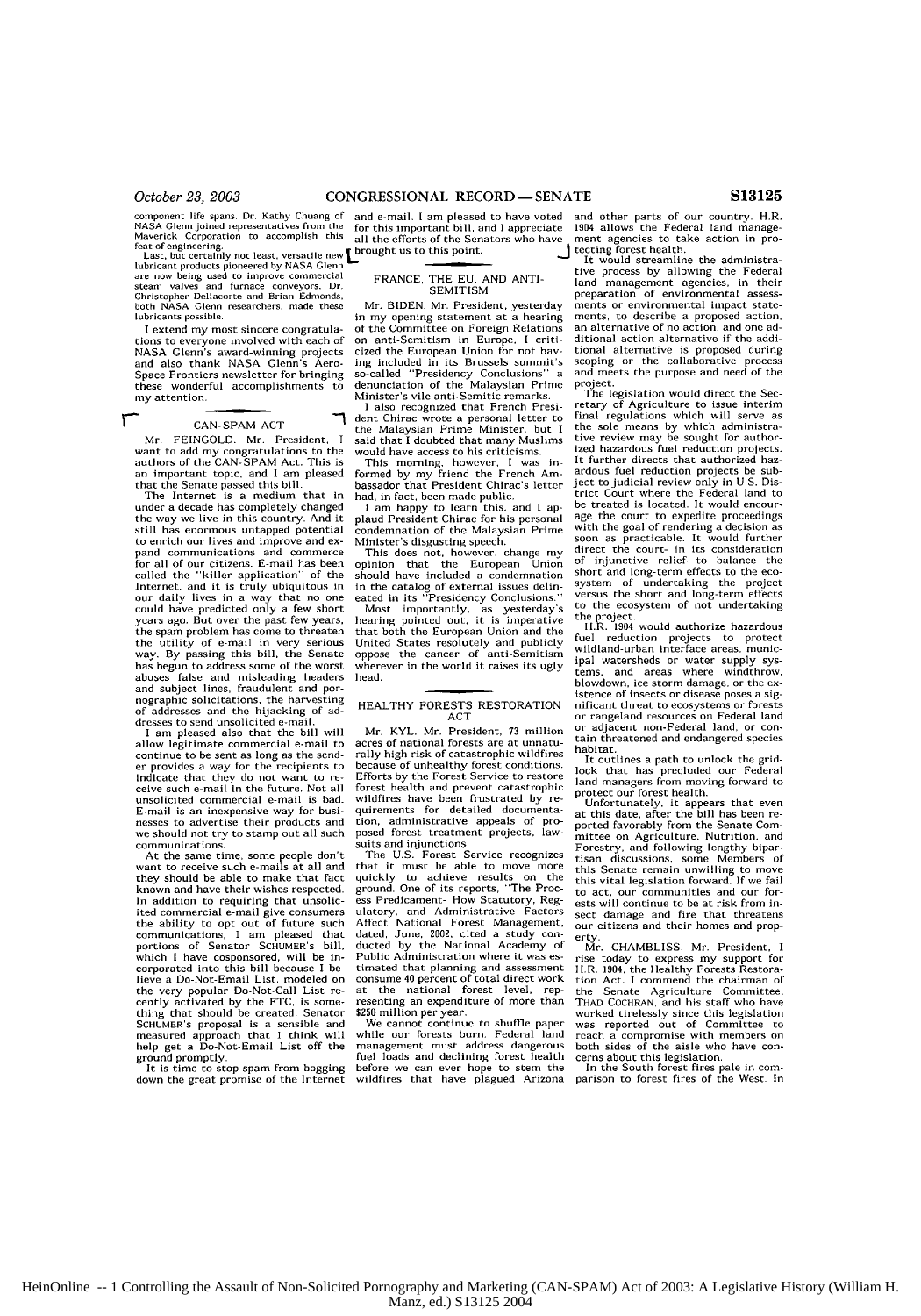HeinOnline -- 1 Controlling the Assault of Non-Solicited Pornography and Marketing (CAN-SPAM) Act of 2003: A Legislative History (William H. Manz, ed.) [xvi] 2004